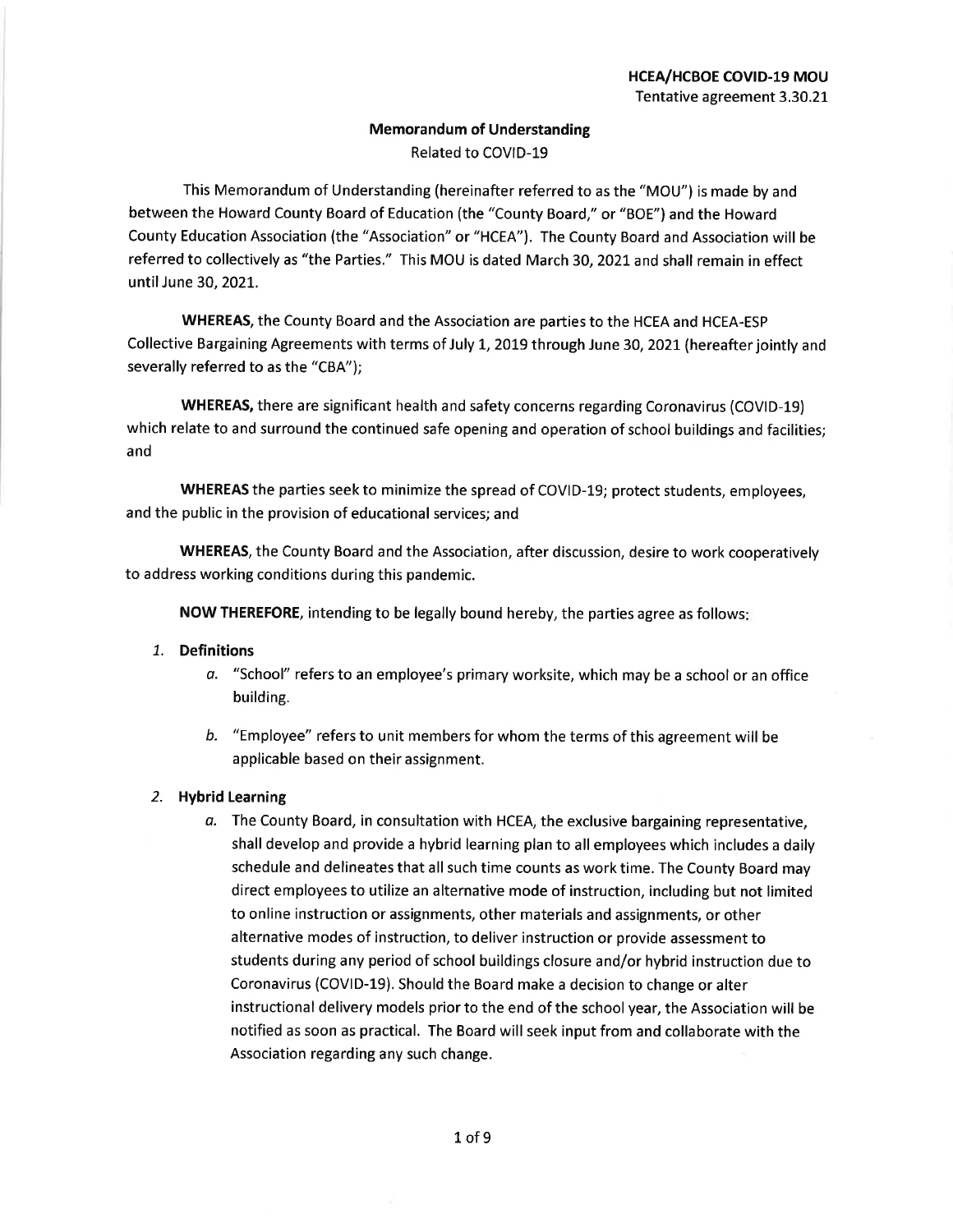b. The County Board shall provide employees with time during the contracted workday to prepare employees regarding expectations for hybrid instruction, including online assignments, online instruction, delivery of instruction, and assessments. All certificated employees and education support professionals whose work requires them to support student instruction will be provided the time outlined in the CBA for planning, preparation and collaboration.

In addition to the time allocated in the CBA, an additional 120 minutes per week will be provided on Wednesdays for certificated employees in no less than 30-minute increments of self-directed time to planning for virtual hybrid learning. An additional 30minute chunk of self-directed time will be provided either inside or outside the student day. In cases of emergency where the district needs the member to participate in an urgent non-school based PD on a Wednesday, the district has the right to rearrange PIP and planning times on that day. Planning minutes previously guaranteed in the CBA cannot be rearranged in this manner.

Administrators will make every effort to ensure the non-instructional time designated in the school schedule is prioritized for self-directed teacher planning time

Meetings during the workday should be limited and occur only as needed for the implementation of the school program. No school-based employee should be required to attend more than the number of staff meetings as delineated in the current CBA (1 beyond the duty day and not more than 2 during the workday per month) unless an emergency arises. Other department, team, grade level, etc. meetings that coordinate instruction and programming should occur as needed, but not more than once a week unless initiated by the members of the team, department, or grade level. Every effort should be made to keep additional meetings to a minimum.

- c. Beginning the first workday of the 2020-21 school year for all employees, all remote and hybrid instruction, office hours and/or in-service days during this period shall be counted toward the required work year pursuant to the CBA for 10- and 11-month bargaining unit employees. All professional development and instructional work including the design, delivery, and assessment of instruction shall be completed in strict compliance with the guidance issued by the Maryland Department of Health and the Governor's office regarding Coronavirus (COVID-19).
- d. The County Board shall hold harmless and defend any employee who is unable to provide instruction to students who have no device or internet access. Educators are encouraged to contact students and their families to participate in the online instruction. However, teachers shall not be required to make excessive attempts to track down students who do not log on for instruction.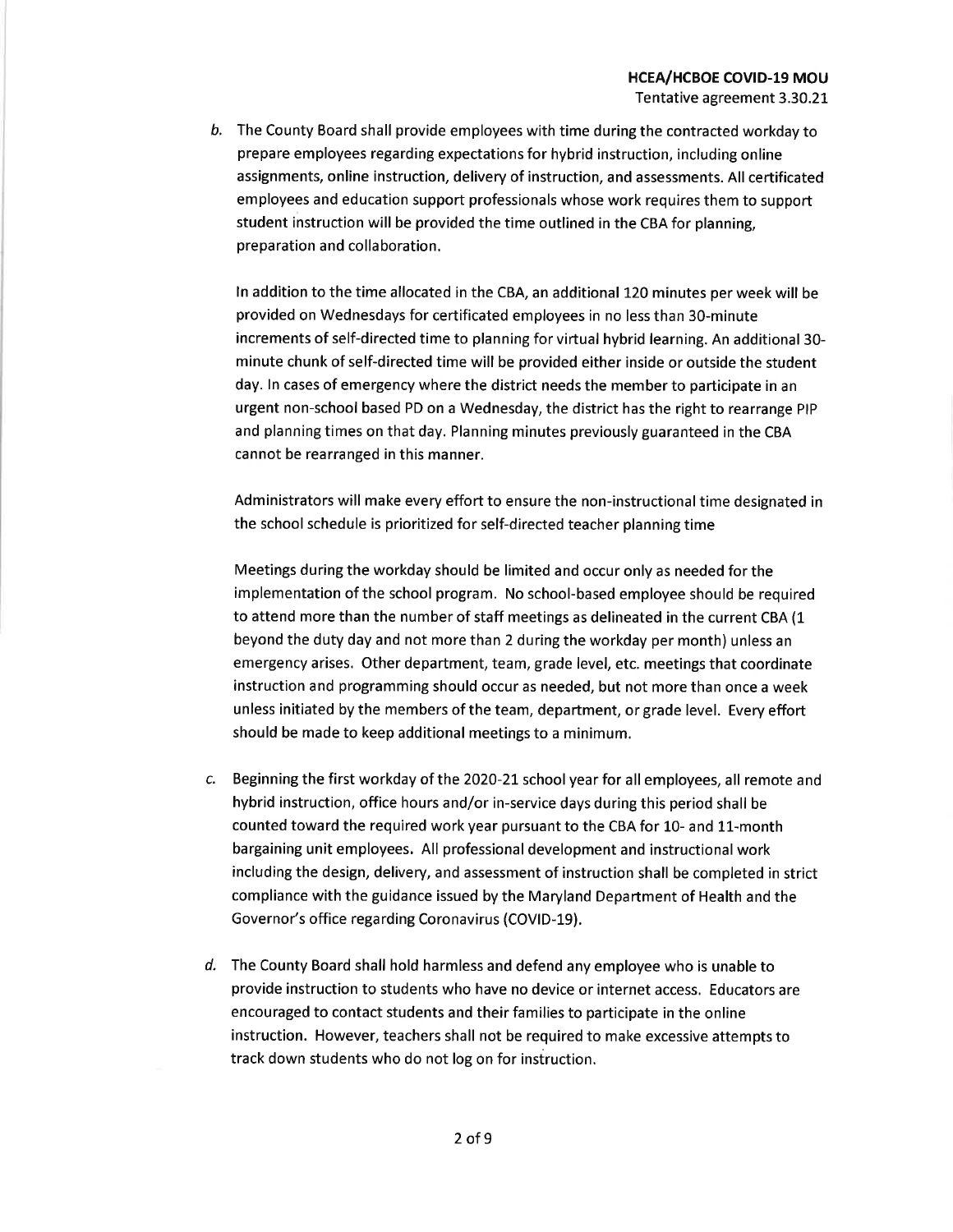- e. Formal observations should not occur prior to April 1, 2021 to provide time for educators to adapt their teaching to a hybrid format.
- f. The Board and Association recommend that post observation conferences be scheduled to allow for a timely debrief of the observation and for reflective dialogue between the observer and teacher.
- $g$ . It is understood that although the Evaluation Framework for each employee group is still in effect, employees will not be penalized if components of the evaluation are not able to be observed or are not applicable due to changes in the hybrid delivery model.
- h. Student Learning Objectives (SLOs) will be implemented in the second semester, unless MSDE waives the inclusion of student growth data for the 2020-21 school year due to the pandemic. Pursuant to the SLO goal setting process outlined in the CBA, sufficient time will be provided for the setting of Student Learning Objectives. Elementary educators will establish SLOs by the end of January in preparation for second semester implementation. Secondary educators will set goals no later than the end of February. It is understood that due to the change in the implementation timeline, SLOs will represent growth for only one semester in the identified learning target. A mid-SLO implementation check to revisit appropriateness of targets and make necessary adjustments should occur no later than April 30th.
- i. Tenured teachers who are on full evaluation will have only one observation during the school year, if they had one or two observations last year (2019-20) as part of their full evaluation cycle. Tenured teachers who are on a full evaluation cycle, who had no observations during last school year (2019-20), will have two observations this year (2020-21) based on the Evaluation Framework. Non-tenured teachers will have four observations in compliance with the Evaluation

Framework. To allow for an open dialogue between the administrator and the teacher prior to the observation being finalized and due to the nature of virtual instruction, post-observation conferences are recommended for all observations.

- j. In the event changes to the evaluation procedures for Education Support Professionals (ESP) resulting from the pandemic or virtual hybrid learning plan are necessary, this topic will be revisited by the Board in collaboration with the Association prior to the end of April 2021. Any changes in process or the evaluation form will be communicated to employees within one week of a change in procedure.
- Parents shall be notified that audio and video recordings of the instruction are not k. allowed. Any recording or photo of an employee, especially one that is used inappropriately, shall be subject to County Board policies, including the student code of conduct. Similarly, employees shall be prohibited from making audio or visual recordings of students during on-line instruction.
- /. Board policies and expectations pertaining to student and employee conduct remain in effect. (Certificated Agreement Article 6; ESP Agreement Article 9)
- m. The County Board will be responsible for providing all technology, equipment, services, supplies, training, and technological assistance necessary for employees to accomplish their duties in a remote environment and will comply with section 6 of this agreement.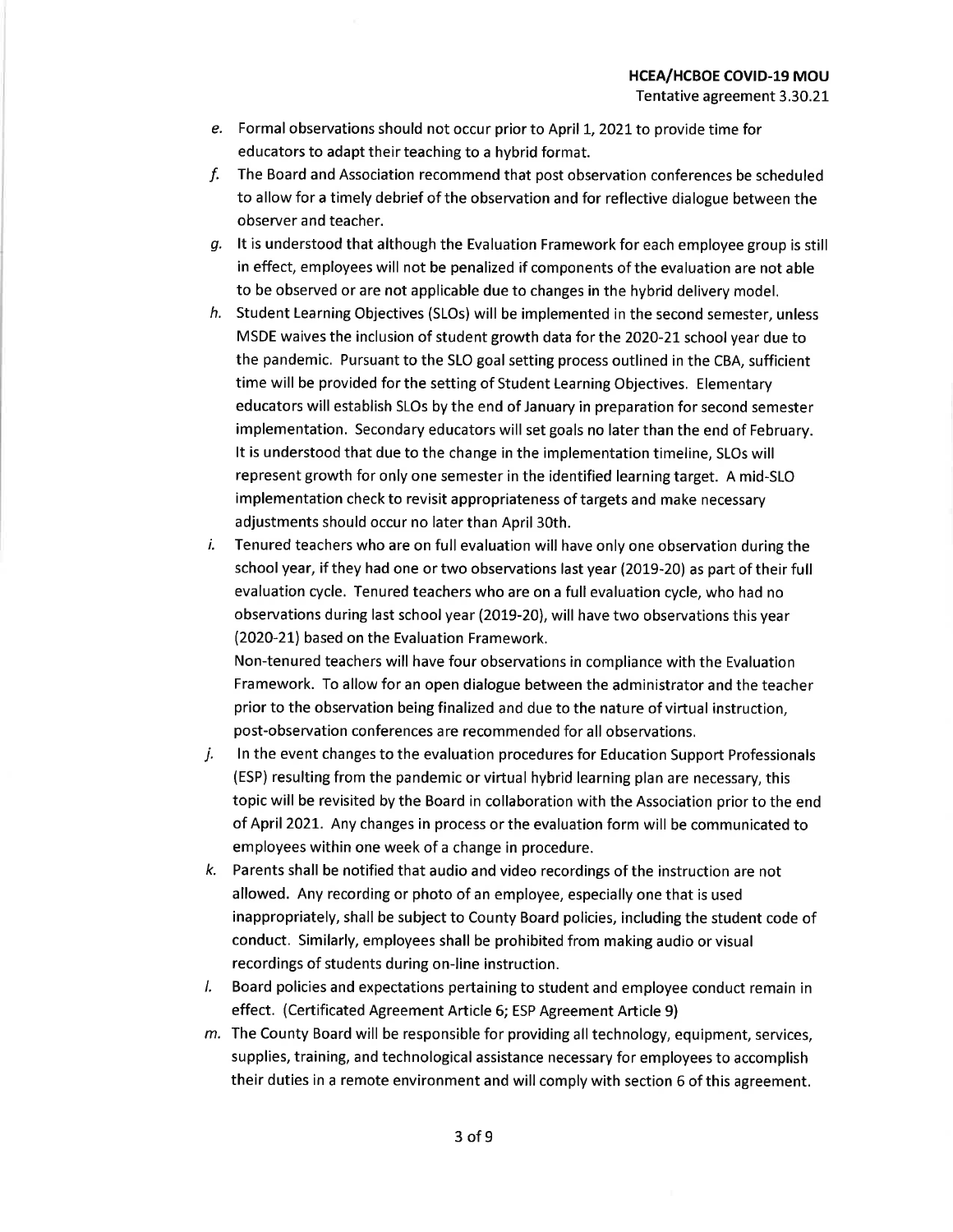The County Board will coordinate the copying and/or distribution of any other physical materials (books, worksheets, packets, etc.) deemed essential to student learning.

- n. Employees who need materials or resources to perform their work that are not available at their work site should submit a request to their administrator. School based funding should be used for the purchase of necessary materials. If school based funding is depleted the request can be forwarded to the content supervisor or Central Office leadership to determine if funds are available from another source. Employees are not expected to purchase materials or resources to use in the performance of their work assignment.
- o. For those educators who are still virtual, the County Board shall continue to use schoolbased procedures for educators to checkout instructional technology, or access materials that are normally available to support instruction in a face-to-face environment that would also be beneficial for providing virtual instruction. The checkout process will ensure that all educators in the building will have access to any resources that are not available to every educator as part of standard classroom equipment. This process should ensure that all educators in the building will have access to these resources should they need them for instruction. (i.e. document cameras, LCD projectors, content specific resources).
- 3. Compensation: The County Board agrees to maintain compensation for regular full-time and part-time employees for the remainder of the 2020-2021 work year. With continued compensation, employees shall continue to accrue leave and other benefits.
	- a. Employees requiring leave as the result of situation not related to COVID-19 (i.e., non-COVID related illness, bereavement, etc.) will use their accrued leave. No leave is deducted from employee accounts for a school closure during which employees are not scheduled to work.
	- b. Normal payroll deductions will continue (i.e., medical/dental, mandatory pension contributions, state and federal deductions, etc.) Employees may continue to modify voluntary contributions such as additional W-4 deductions and 403(b) and 457(b) contributions.
	- c. Employees understand their work year may be extended to fulfill contractual work days based on BOE calendar adjustments. Adjustments to the calendar made by the Board must be communicated to employees no later than one week after the Board meeting in which the decision occurred. Decisions that result in a-reduction in the number of contractual workdays or the application of the waiving of employee workdays will be discussed and agreed upon by both parties. Employees further acknowledge and understand they may be required to work their assigned positions or provide assistance outside of their normal duties so long as those duties are reasonably related to the employee's job and the employee is qualified to perform the work. Work assigned during this time may also include participating in professional training activities. Such time will be viewed as compensated through the continuation of their regular rate of pay for the 2020-21 budget year.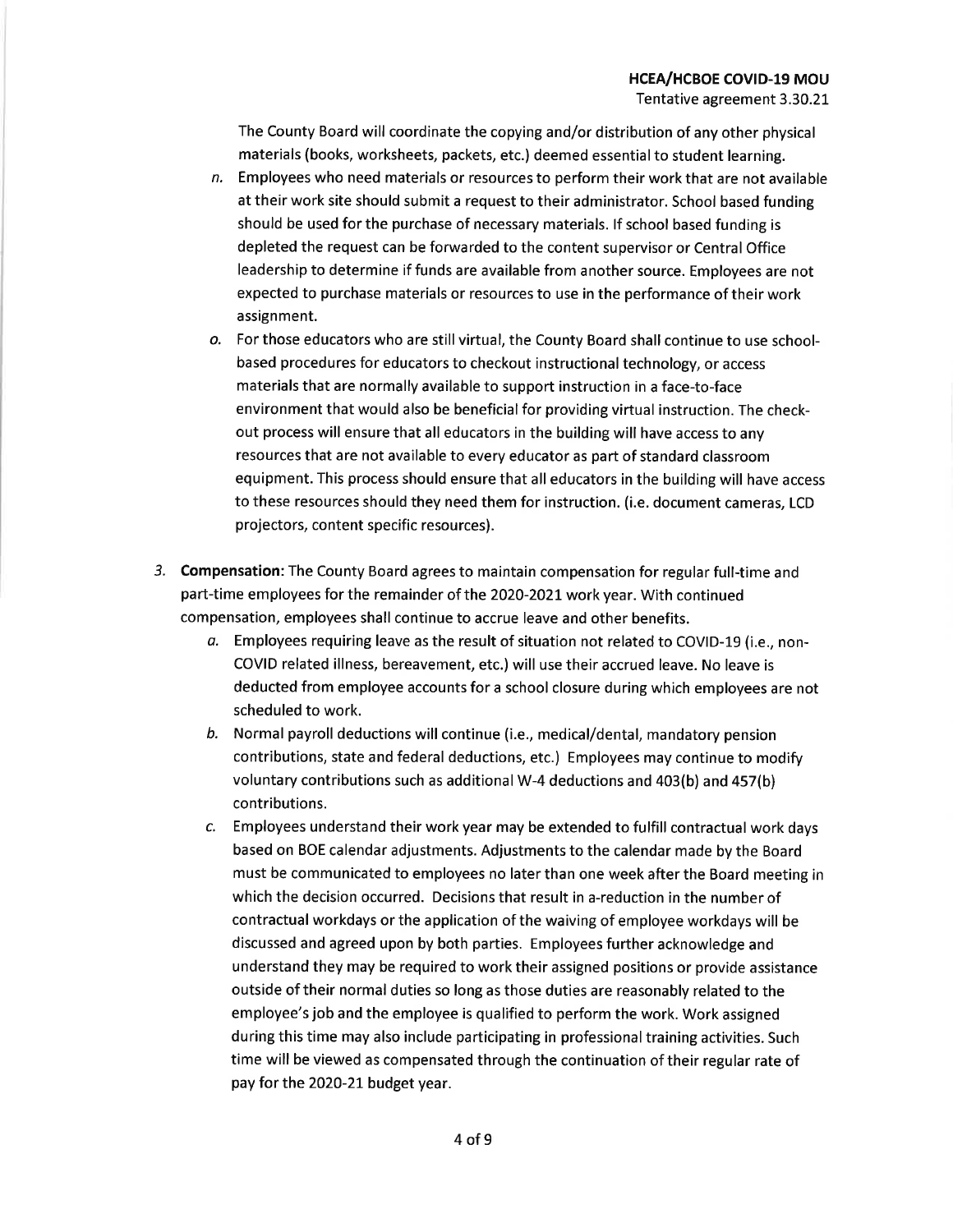- 4. Leave
	- a. Employee self-reporting: Employees will be encouraged to notify the County Board in the event they have been diagnosed with COVID-19 or are experiencing symptoms compatible with COVID-19. The County Board shall establish confidential methods for doing so and shall inform employees of such methods. To encourage self-reporting, the County Board shall not subject any employee to disciplinary action of any sort for providing such notice, failing to provide such notice, or failing to provide timely notice.
	- b. Privacy rights: In the event that the County Board learns through employee selfreporting or otherwise - that an employee qualifies for COVID leave in accordance with the law, the County Board will take appropriate action but in no event will it identify the employee or share the employee's personally identifiable medical information beyond the County Board employees who, in their official capacity, must receive such information.
	- Employees that are identified by a federal, state or local health department ("health  $\mathcal{C}$ . department") as a close contact or as having a positive COVID test and requested to quarantine, and who are physically able to telework, will be permitted to do so for the quarantine period identified by the health department. Documentation provided by the health department must be provided by the employee to the HCPSS. Failure to include or address other COVID related leave or telework situations in this MOU permits the parties to maintain their respective interpretations regarding current contractual obligations relative to accrued leave benefits. The intentional omission in this regard should not be construed to constrain possible remedies of any outstanding grievances pursuant to COVID related leave or telework.
	- d. Staff who were initially denied their ADA request, who then appealed and were granted their appeal for the same health condition(s) which were listed in their initial request, will be reimbursed any paid leave they used while waiting for their appeal. If they've been made to take leave without pay for those situations, they will be reimbursed pay for those leave days.
- 5. When schools are closed to students: When a building is inaccessible to students due to COVID-19, the County Board shall continue compensation of all employees of that school at each employee's regular rate of pay as specified in section 1 of this MOU. No employee shall be charged or docked with use of leave while the school remains closed and employees are not scheduled to work.
	- a. Work during school closure: The County Board may require employees to perform work when any school is closed to students due to COVID-19 provided that any such assignment meets the following conditions:
		- i. The work is reasonably related to the employee's job.
		- ii. The employee is qualified to perform the work.
		- iii. The employee is paid at their regular rate of pay for all time spent performing the work; and such time counts toward the required work year outlined in the CBA.
		- iv. The work does not unnecessarily expose students or employees to a health risk.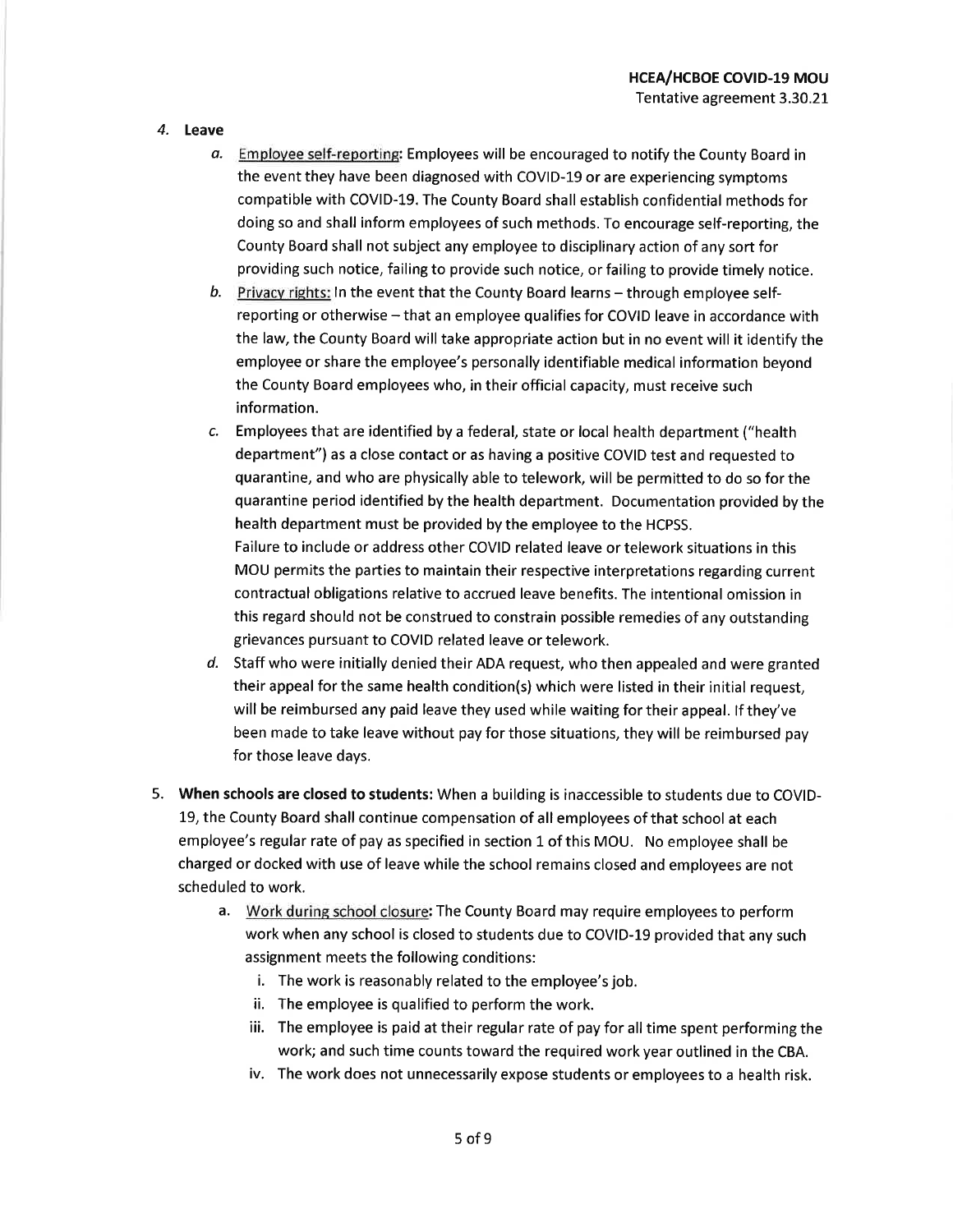- v. The work does not create unsafe or hazardous conditions or require the performance of tasks that unreasonably endanger their health or safety.
- vi. The employee is afforded reasonable flexibility in scheduling and performing their work.
- b. Leaves of absence during school closures
	- vii. When schools are closed to students and employees are working, employees will utilize their own leave.
	- viii. Upon a "return to work" clearance from their healthcare provider, an employee currently on a leave of absence due to a disability may have the option to return from a leave of absence provided that the employee is able to meet the continuous needs of telework.
- 6. Teleworking: All employees working remotely (telework) shall have the technology, equipment, services, supplies, training, and technological assistance necessary to perform their jobs and collaborate with their co-workers.
	- a. Equipment: All employees who are teleworking shall be issued the following equipment, as necessary, in order to perform their assigned duties:
		- ix. A laptop with a built-in webcam.
		- x. If the employee does not have reliable internet access from their telework location, a hotspot will be provided. Costs associated with the hotspots will be paid using funds budgeted for professional development pursuant to Articles 12 and 13 in the HCEA-ESP and HCEA agreements, respectively. A process will be established for distribution with priority for staff who have demonstrated financial or geographic connectivity needs, or multiple children and staff accessing the internet from home.
		- xi. Instructional materials and on-line platform to conduct distance learning.
	- b. If an employee does not have access to the equipment delineated in this section and the board is not able to provide for any reason, the employee can be assigned an alternate assignment, including on-site at a HCPSS location, in order to support the educational plan, subject to the provisions of Paragraph 7 below.
	- c. Employees shall receive appropriate training and will have access to ongoing support for any new application or software required to perform their jobs.
	- e. Employees will be held harmless, if they are unable to telework due to the loss of access to the necessary technology because of lost power or lost or degraded internet service that is no fault of the employee.
	- f. Employees will adhere to the County Board's Acceptable Use Policy.
	- g. If a malfunction of County Board-issued equipment prevents the employee from performing assigned tasks, the employee shall immediately notify his/her supervisor of the malfunction.
	- $h$ . In the event an employee is injured while working remotely, it is expected that the employee will report the injury to the immediate supervisor in accordance with the County Board's workers' compensation policy. All injury claims (whether occurring on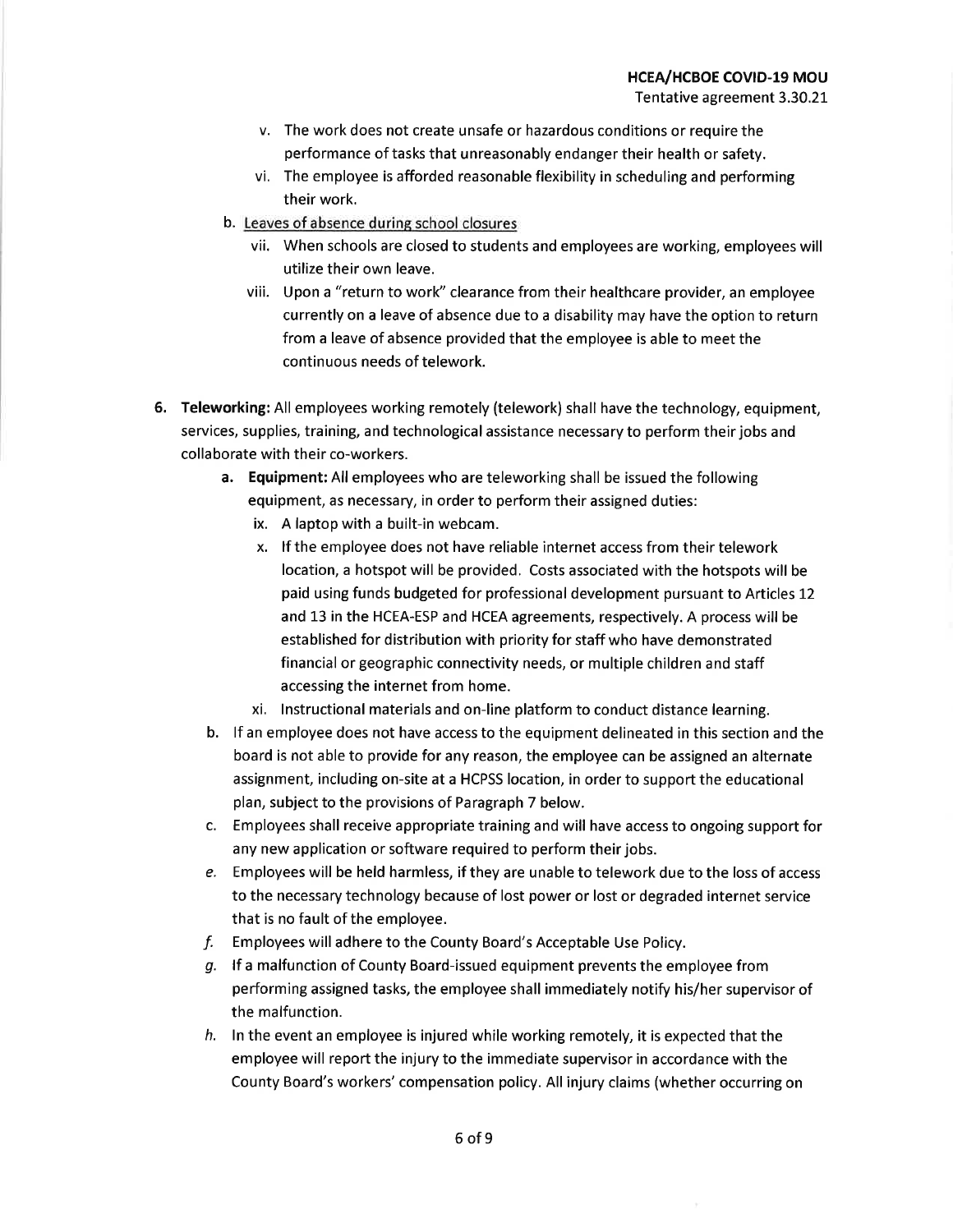Tentative agreement 3.30.21

location or while teleworking) will be reported to the County's Third Party Administrator and will be reviewed for compensability.

- 7. Working onsite: In the event that the County Board requires employees to work on site or employees choose to voluntarily work on site, as opposed to working remotely, any such assignment shall meet the following conditions:
	- a. No employee shall be required, asked, or permitted to perform work for which medical training or certification is necessary unless they have such training or certification.
	- b. Any work processes or directives for the use of technology in the performance of an employee's job will not require the use of the employees' personal device. Should a process be implemented that requires the use of technology such as electronically signing in and out of the building an alternate process will be established for any employee who does not have access to the required technology or who chooses not to use their personal device for work related functions.
	- c. The County Board shall make available, at no cost to employees, appropriate protective gear in accordance with local, state and federal guidelines related to COVID-19 in the workplace. Employees who work with students who are unable to fully comply with health/safety procedures due to a disability, a medical condition, display non-compliant behavior or are under 5 years old will be provided appropriate protective equipment (e.g., face shield, goggles, face mask, gloves, isolation gowns, etc.) to ensure protection for both the employee and the students in their care. Consideration will be given to a request by an employee for additional equipment based on assignment and the nature of the interactions that will need to occur between the employee and the students they are assigned. If an employee's request is denied the decision can be forwarded to the Director of Staff Relations for review and decision.
	- d. Health and safety protocols for site-based work will be established and communicated to all staff and implemented with fidelity for the protection of all employees and students in the work place. HCPSS will develop and maintain protocols and processes aligned to the guidelines of the Centers for Disease Control and Prevention (CDC), the Maryland Department of health (MDH), and the Howard County Health Department (HCHD). HCPSS will continue to collaborate with HCEA regarding health and safety protocols as CDC and health department guidance changes. Concerns about failure to fully implement any established protocol should be reported immediately to the site administrator to restore full compliance with the established protocols.
	- e. HCPSS will develop cleaning protocols and processes aligned to the guidelines of the Centers for Disease Control and Prevention (CDC), the Maryland Department of Health (MDH), and the Howard County Health Department (HCHD). Employees will not be expected to perform cleaning duties that are not part of their regular assignment.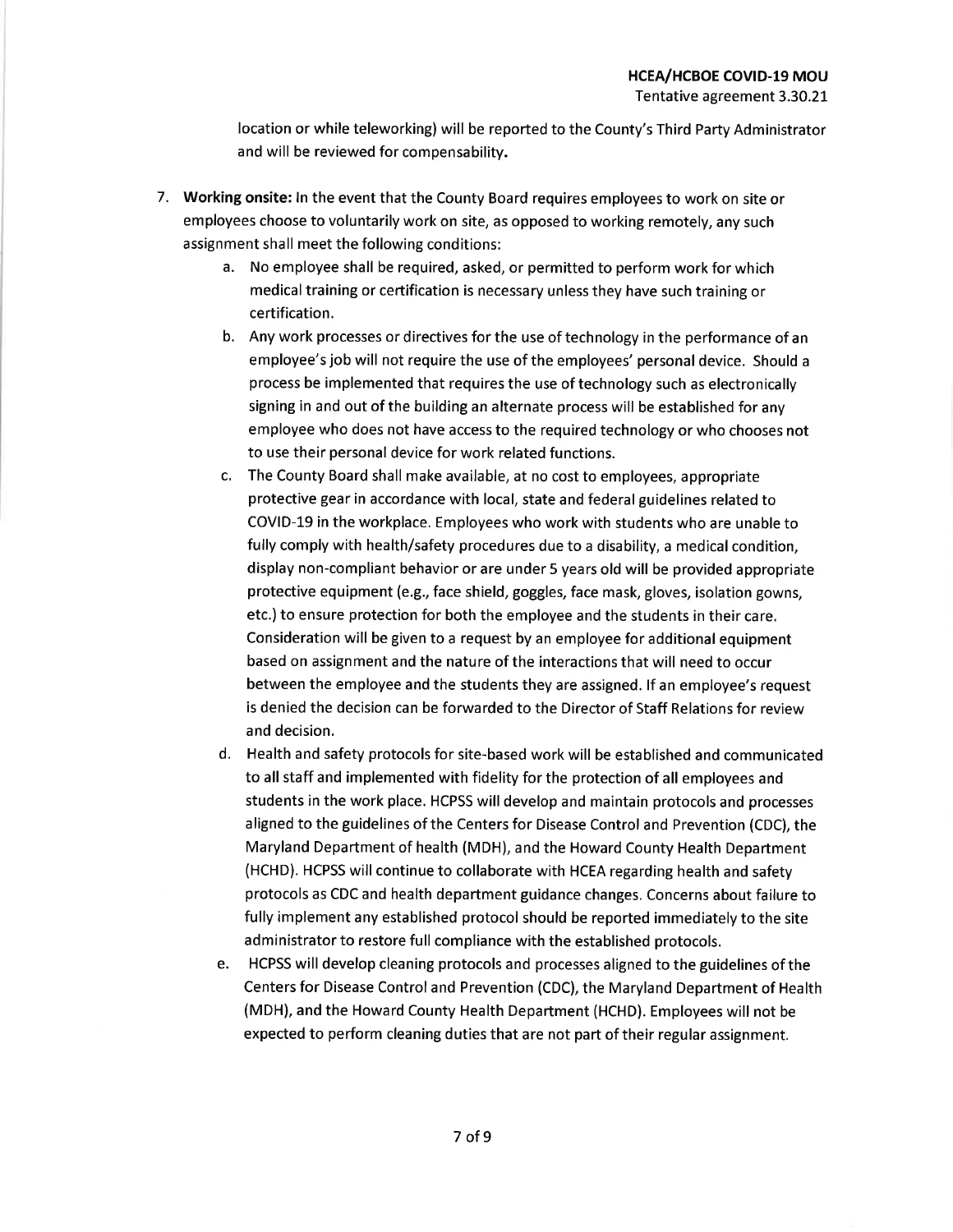f. Teachers will have priority in using their assigned instructional space during the school day during hybrid learning. Any classroom or physical space that is used by other agencies based on established building use policies will be respectful of the fact that employees may have personal items and materials in those work spaces. Should any materials be destroyed, lost, or otherwise made unusable, an employee should notify their direct supervisor immediately upon discovery of the circumstance. Employee materials will be replaced in accordance with school system policies.

## 8. Supplemental Pay

a. Employees providing virtual academic support via an evening program will be compensated at the following rates with total gross compensation not to exceed \$80 per night or \$480.00 per pay period:

Virtual academic support instruction: \$30/Hr Planning: \$20/Hr

Employees providing hybrid academic support via an evening program will be compensated at their per diem rate.

- b. Teachers who freely and willingly volunteer to substitute during their daily preparation time will be compensated at \$55 per preparation period. This is not precedent setting and sunsets with this MOU. Teachers may not be mandated to do this.
- c. ESP who provide sub coverage for less than a half day will be paid \$18/hour (15+ minutes is rounded up to the next hour) in addition to their regular rate of pay. ESP who provide half or full day coverage will be paid according to the rates in the negotiated agreement. This does not apply to coverage for IEP/other meetings or classroom monitoring. This is not precedent setting and sunsets with this MOU.
- 9. Additional terms of this MOU: The parties recognize that this MOU is based upon extreme and unusual circumstances and does not establish precedent or commit the County Board to future obligations. While the parties have made a good faith effort to be inclusive of all employee situations, it is recognized that any negotiable matter not specifically covered by this MOU will be addressed through negotiations at the time it becomes known by HCEA or the County Board.
	- a. This MOU does not constitute a waiver of the bargaining unit work and serves as an extremely limited, one-time exception to the normal operating procedures pursuant to the CBA due to exigent circumstances.
	- b. This MOU shall not alter the terms of the CBA, except as set forth herein. All other terms of the CBA shall remain in full force and effect.
	- c. This MOU does not amend or limit the right of the County Board as employer to take personnel actions.
	- d. The County Board and the Association agree to revisit the terms and conditions of this Memorandum of Understanding should any future announcements from the President, Governor and/or the Maryland State Department of Education require the adjustment or alteration of any conditions contained herein.